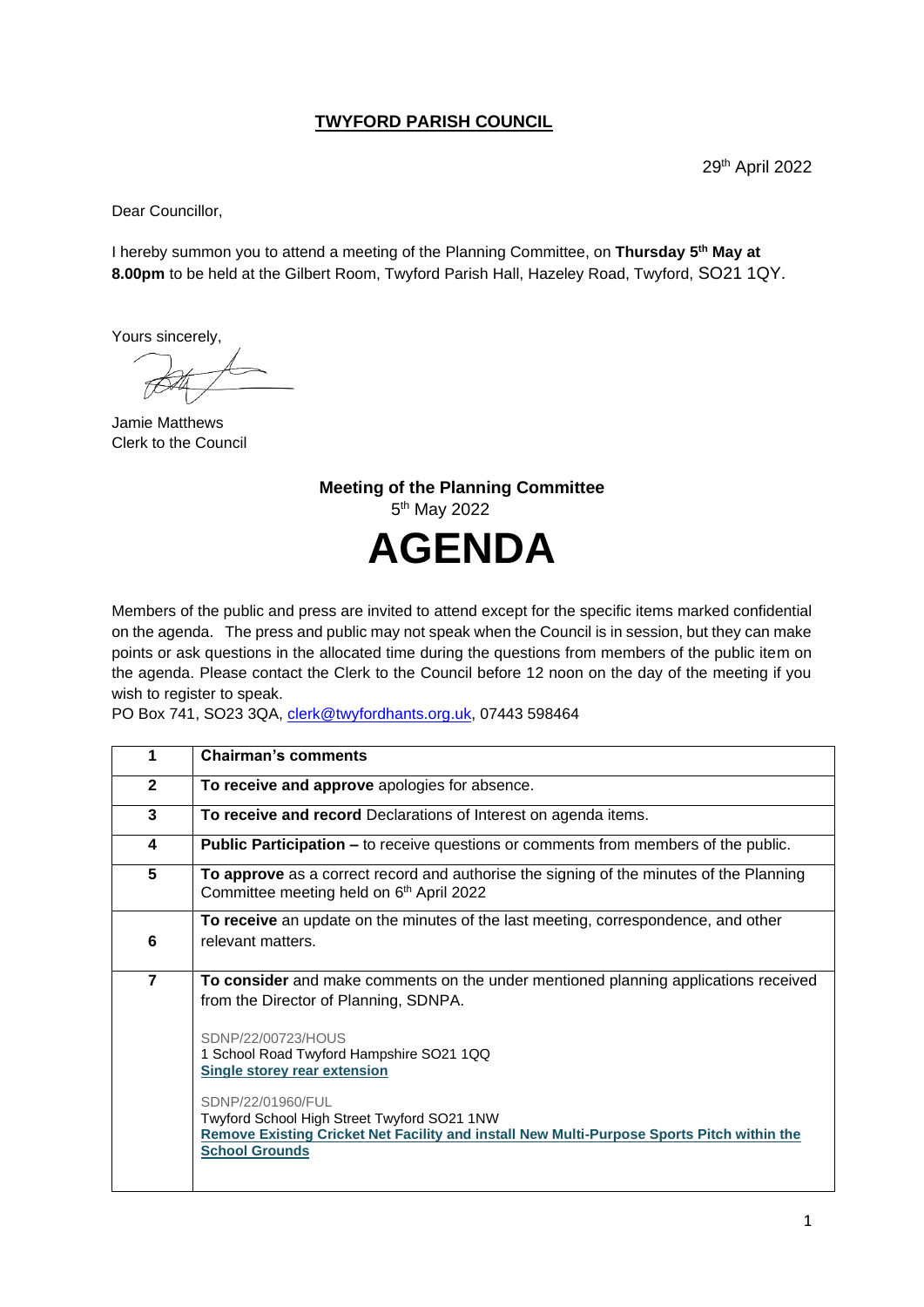|   | SDNP/22/02144/HOUS                                                                           |
|---|----------------------------------------------------------------------------------------------|
|   | Cobham House High Street Twyford Winchester Hampshire SO21 1RG                               |
|   | Ground floor side/front extension, internal refurbishment and reconfiguration throughout.    |
|   | Glazing alterations and changes to external materials and landscaping. Construction of a new |
|   | storage outbuilding.                                                                         |
|   |                                                                                              |
|   | SDNP/22/01668/PRE                                                                            |
|   | Phoenix Inn, High Street, Twyford                                                            |
|   | Wooden structure to replace marquee used during lockdown                                     |
|   |                                                                                              |
|   | To receive an update on planning decisions made in April 2022                                |
| 8 |                                                                                              |
| 9 | To consider making a representation, as part of Town/Parish engagement, on the               |
|   | Winchester City Council Local Plan SHELAA sites.                                             |
|   |                                                                                              |
| 9 | To consider items for inclusion on the agenda of future meetings of the committee.           |
|   |                                                                                              |